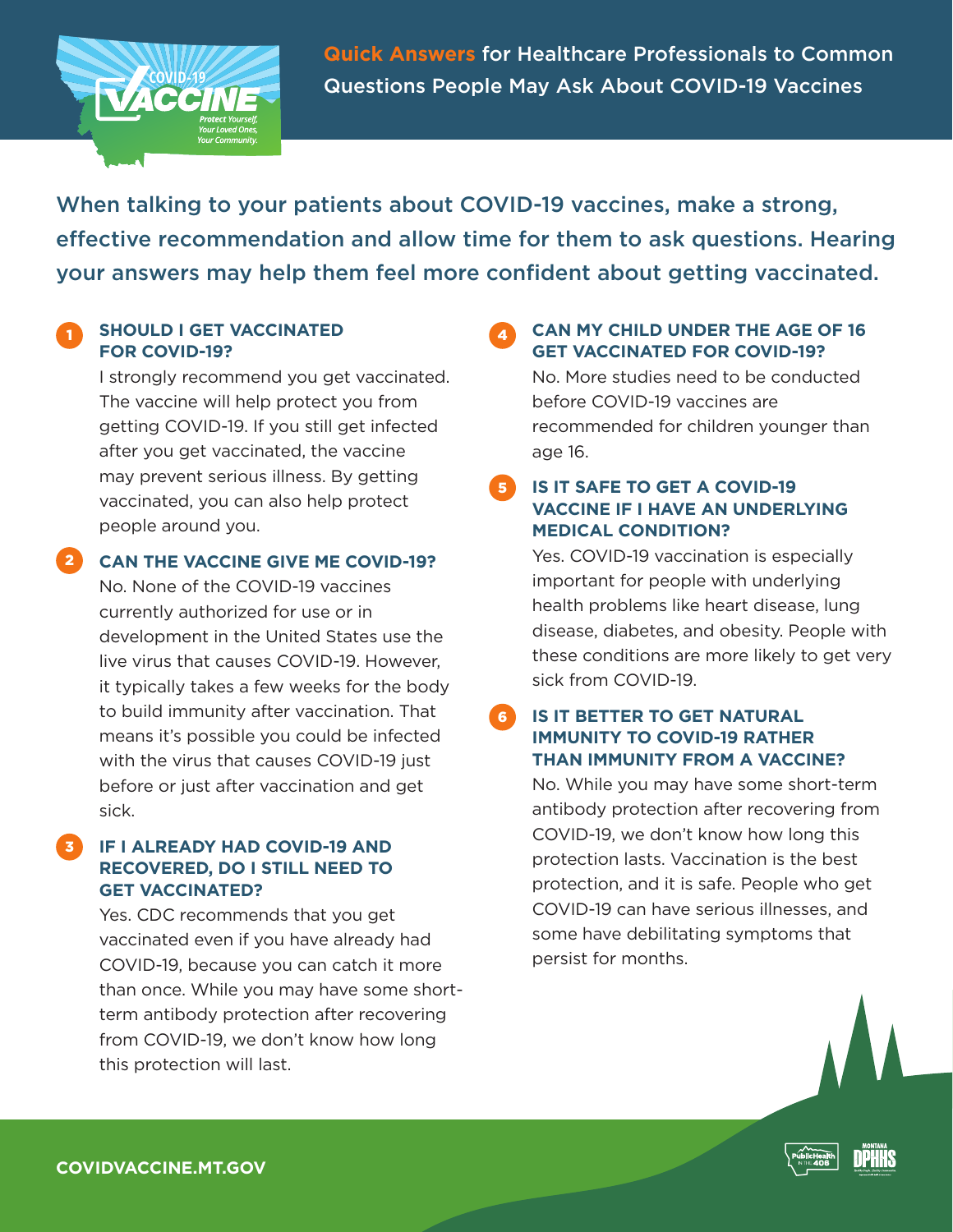

**Quick Answers** for Healthcare Professionals to Common Questions People May Ask About COVID-19 Vaccines

### **HOW MANY SHOTS OF COVID-19 VACCINE WILL BE NEEDED?**

This depends on which vaccine you received. With both COVID-19 mRNA vaccines, you will need two shots to get the most protection. The timing between your first and second shot depends on which vaccine you received.

Pfizer-BioNTech doses should be given 3 weeks (21 days) apart.

Moderna doses should be given 1 month (28 days) apart.

These products are not interchangeable with other COVID-19 vaccine products. Both doses of the series should be completed with the same product. You should get your second shot as close to the recommended 3-week or 1-month interval as possible. However, your second dose may be given up to 6 weeks (42 days) after the first dose, if necessary. You should not get the second dose earlier than the recommended interval.

If you have received the Janssen COVID-19 vaccine (Johnson & Johnson), you do not need a second shot. All people for whom vaccination is indicated should receive one dose.

# **WHICH IS THE BEST VACCINE FOR ME?**

The best COVID-19 vaccine is the vaccine that is available to you. The CDC and the Advisory Committee on Immunization Practices (ACIP) do not have a stated preference between the available vaccines. Each vaccine is equally effective at preventing serious illness and death.

**WILL THE SHOT HURT OR MAKE ME SICK?** 9

> There may be side effects, but they should go away within a few days. Possible side effects include a sore arm, headache, fever, or body aches. This does not mean you have COVID-19. Side effects are signs that the vaccine is working to build immunity. If they don't go away in a week, or you have more serious symptoms, call your doctor.

#### **ARE THERE LONG-TERM SIDE EFFECTS FROM COVID-19 VACCINE?** 10

Because all COVID-19 vaccines are new, it will take more time and more people getting vaccinated to learn about very rare or possible long-term side effects. The good news is, at least 8 weeks' worth of safety data were gathered in the clinical trials for all the authorized vaccines, and it's unusual for vaccine side effects to appear more than 8 weeks after vaccination.